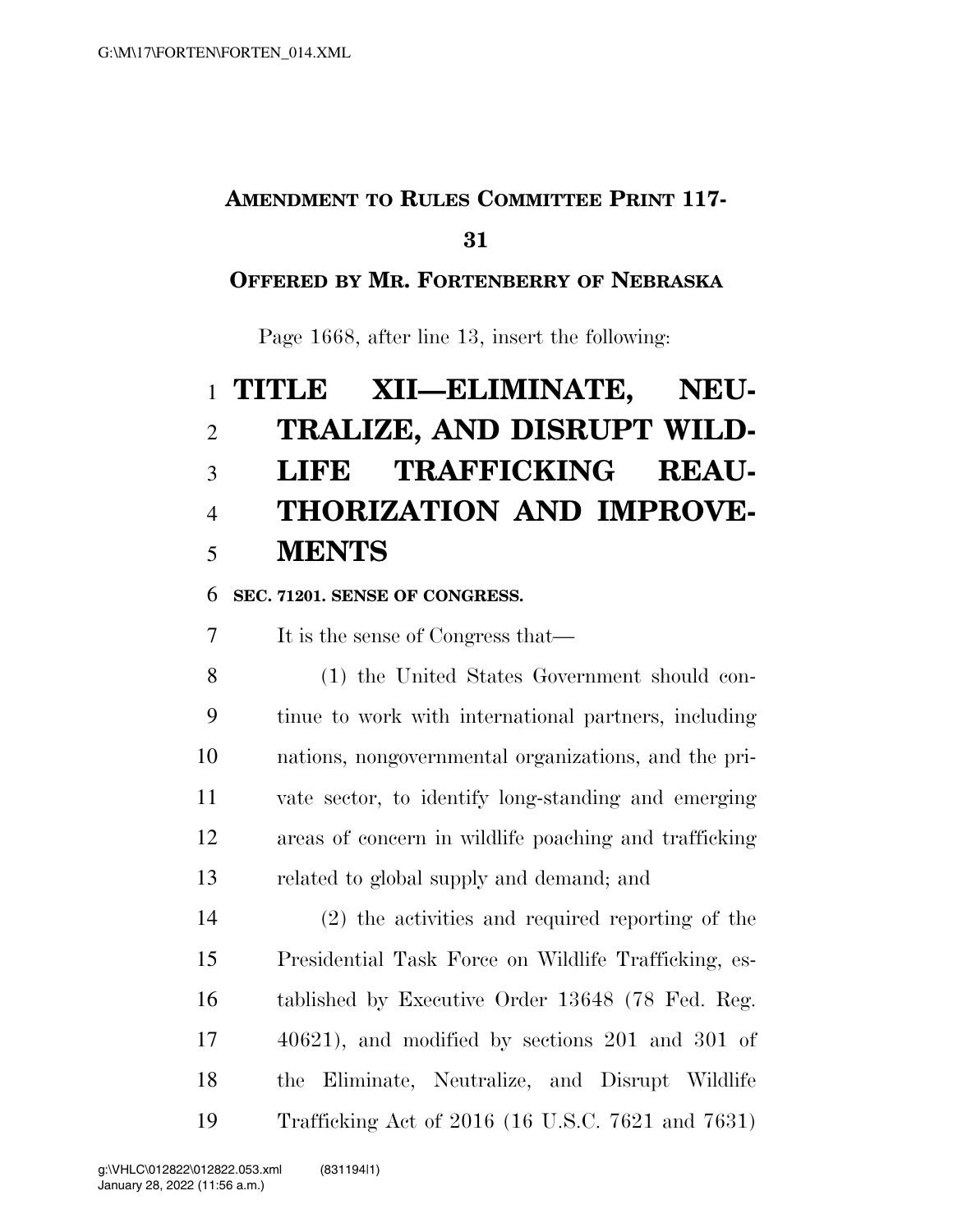should be reauthorized to minimize the disruption of 2 the work of such Task Force.

#### **SEC. 17202. DEFINITIONS.**

 Section 2 of the Eliminate, Neutralize, and Disrupt Wildlife Trafficking Act of 2016 (16 U.S.C. 7601) is amended—

 (1) in paragraph (3), by inserting ''involving local communities'' after ''approach to conserva-tion'';

 (2) by amending paragraph to read as follows: 11 "(4) COUNTRY OF CONCERN.—The term 'coun- try of concern' means a foreign country specially designated by the Secretary of State pursuant to section 201(b) as a major source of wildlife traf- ficking products or their derivatives, a major transit 16 point of wildlife trafficking products or their deriva- tives, or a major consumer of wildlife trafficking products, in which—

19  $\langle (A)$  the government has actively engaged in, or knowingly profited from, the trafficking of protected species; or

22  $\langle (B)$  the government facilitates such traf- ficking through conduct that may include a per-sistent failure to make serious and sustained ef-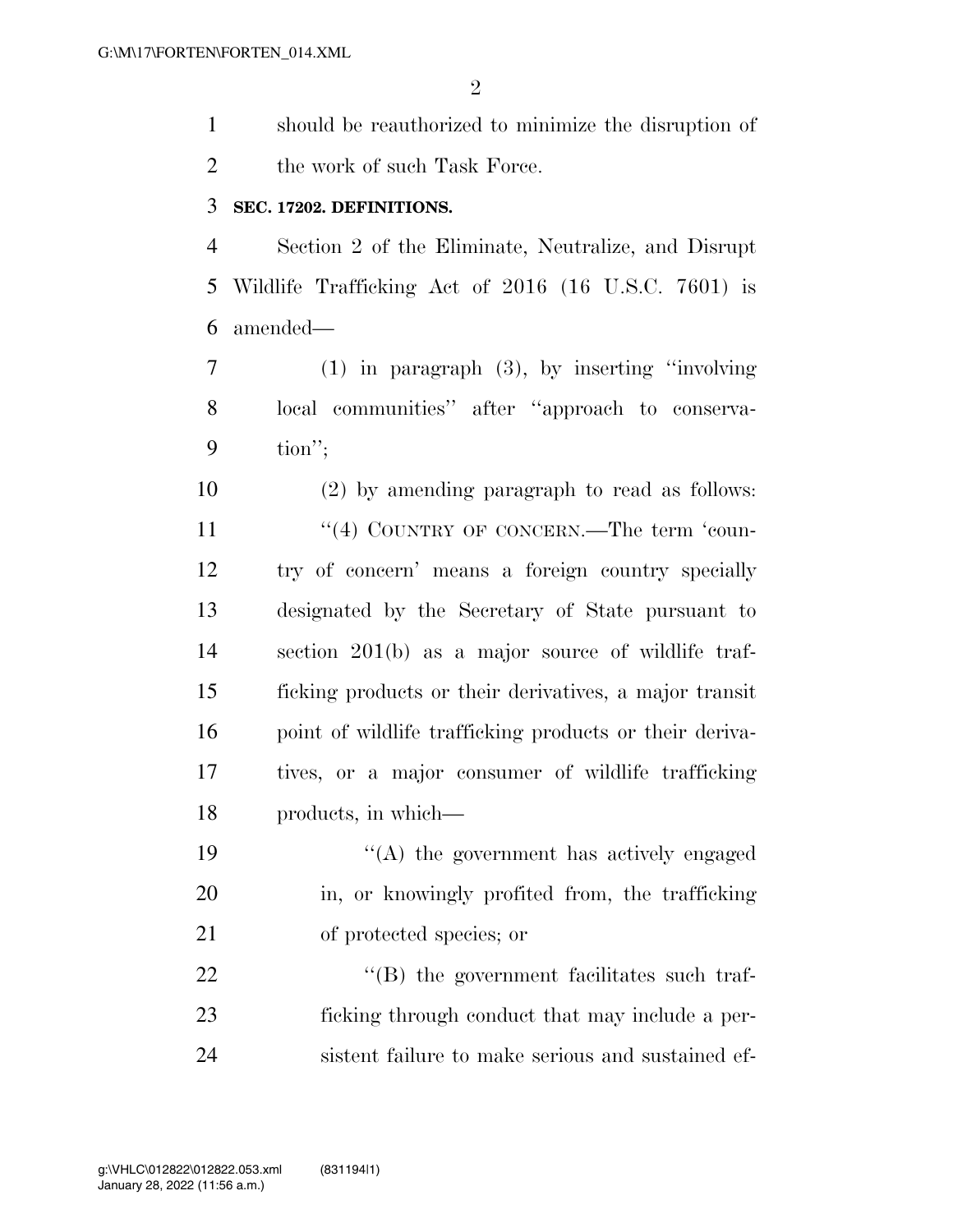forts to prevent and prosecute such traf- ficking.''; and (3) in paragraph (11), by striking ''section 4 201" and inserting "section 301". **SEC. 17203. FRAMEWORK FOR INTERAGENCY RESPONSE AND REPORTING.**  (a) REAUTHORIZATION OF REPORT ON MAJOR WILD- LIFE TRAFFICKING COUNTRIES.—Section 201 of the Eliminate, Neutralize, and Disrupt Wildlife Trafficking Act of 2016 (16 U.S.C. 7621) is amended— (1) in subsection (a), by striking ''annually

 thereafter'' and inserting ''biennially thereafter by June 1 of each year in which a report is required''; and

 (2) by amending subsection (c) to read as fol-lows:

 ''(c) DESIGNATION.—A country may be designated as a country of concern under subsection (b) regardless of such country's status as a focus country.''.

 (b) PRESIDENTIAL TASK FORCE ON WILDLIFE TRAFFICKING RESPONSIBILITIES.—Section 301(a) of the Eliminate, Neutralize, and Disrupt Wildlife Trafficking Act of 2016 (16 U.S.C. 7631(a)) is amended—

 (1) in paragraph (4), by striking ''and'' at the end;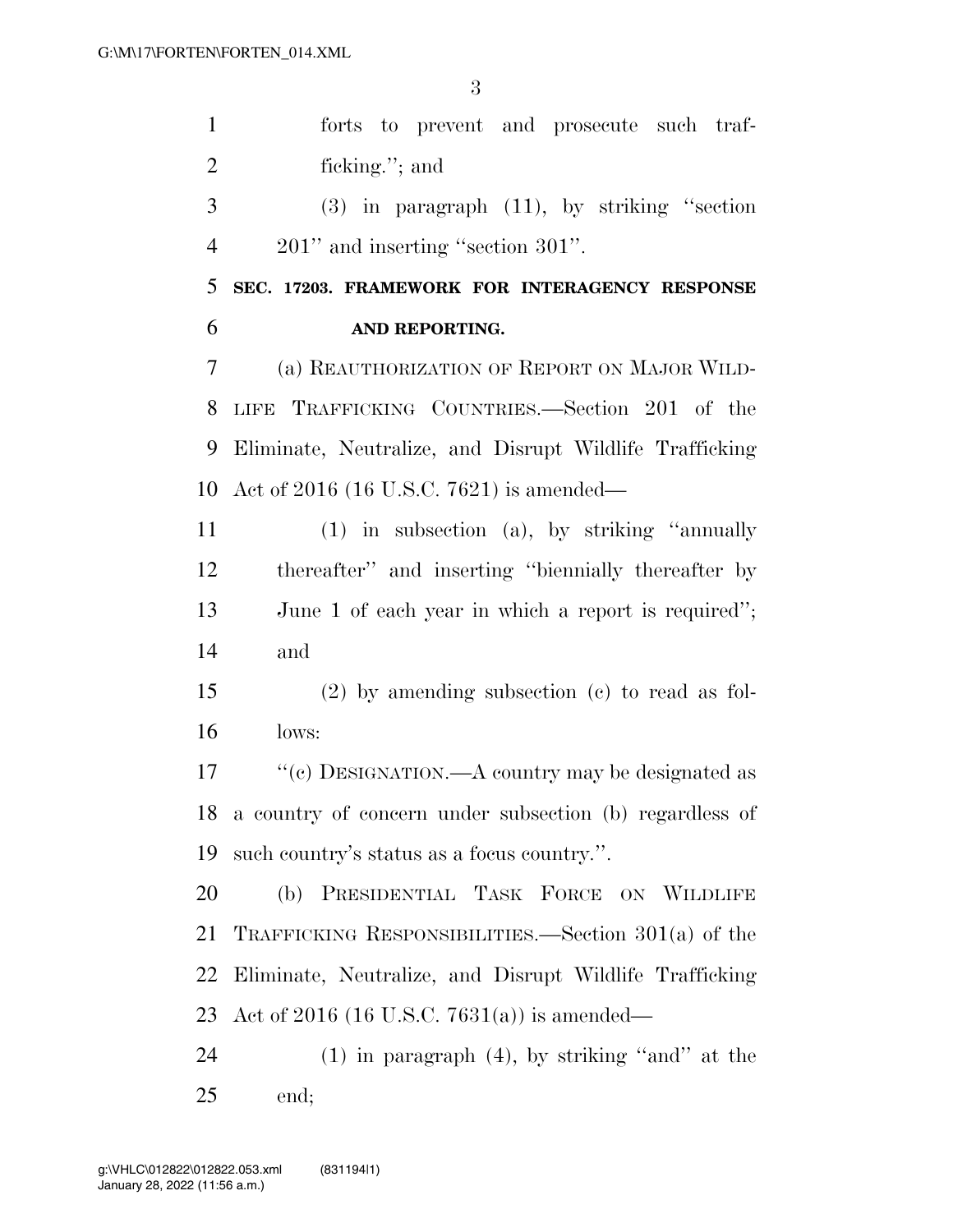| $\mathbf{1}$   | (2) by redesignating paragraph (5) as para-          |
|----------------|------------------------------------------------------|
| $\overline{2}$ | $graph(10)$ ; and                                    |
| 3              | $(3)$ by inserting after paragraph $(4)$ the fol-    |
| $\overline{4}$ | lowing:                                              |
| 5              | $``(5)$ pursue programs and develop a strategy—      |
| 6              | "(A) to expand the role of technology for            |
| 7              | anti-poaching and anti-trafficking efforts, in       |
| 8              | partnership with the private sector, foreign gov-    |
| 9              | ernments, academia, and nongovernmental or-          |
| 10             | ganizations (including technology companies          |
| 11             | and the transportation and logistics sectors);       |
| 12             | and                                                  |
| 13             | "(B) to enable local governments to de-              |
| 14             | velop and use such technologies;                     |
| 15             | $\lq(6)$ consider programs and initiatives that ad-  |
| 16             | dress the expansion of the illegal wildlife trade to |
| 17             | digital platforms, including the use of digital cur- |
| 18             | rency and payment platforms for transactions by      |
| 19             | collaborating with the private sector, academia, and |
| 20             | nongovernmental organizations, including social      |
| 21             | media, e-commerce, and search engine companies, as   |
| 22             | appropriate;                                         |
| 23             | $\lq(7)(A)$ establish and publish a procedure for    |
|                |                                                      |

removing from the list in the biennial report any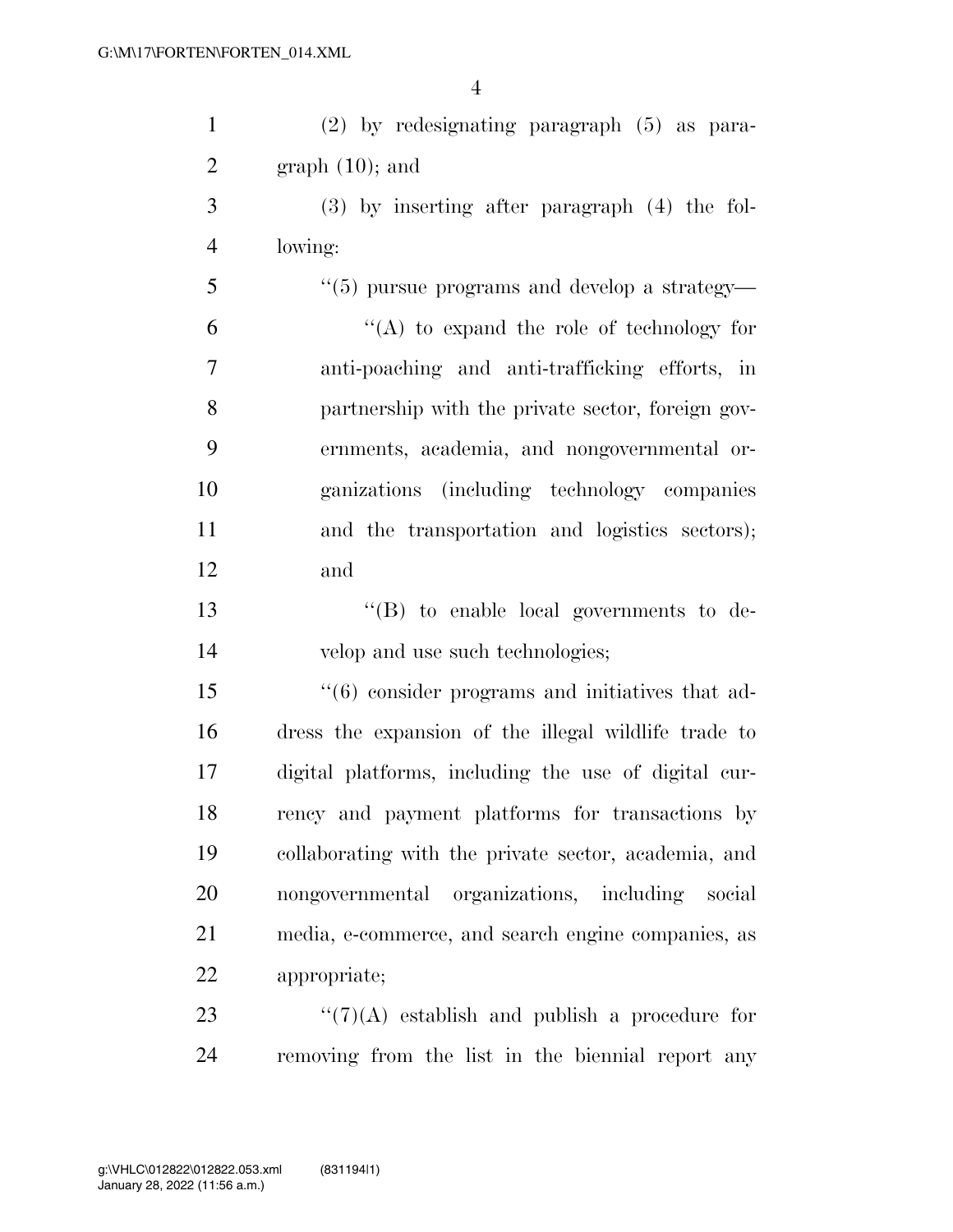| $\mathbf{1}$   | country of concern that no longer meets the defini-     |
|----------------|---------------------------------------------------------|
| $\overline{2}$ | tion of country of concern under section $2(4)$ ;       |
| 3              | "(B) include details about such procedure in            |
| $\overline{4}$ | the next report required under section 201;             |
| 5              | $\lq(8)(A)$ implement interventions to address the      |
| 6              | drivers of poaching, trafficking, and demand for ille-  |
| 7              | gal wildlife and wildlife products in focus countries   |
| 8              | and countries of concern;                               |
| 9              | $\lq\lq (B)$ set benchmarks for measuring the effec-    |
| 10             | tiveness of such interventions; and                     |
| 11             | $\lq\lq$ consider alignment and coordination with       |
| 12             | indicators developed by the Task Force;                 |
| 13             | $\lq(9)$ consider additional opportunities to in-       |
| 14             | crease coordination between law enforcement and fi-     |
| 15             | nancial institutions to identify trafficking activity;  |
| 16             | and".                                                   |
| 17             | (c) PRESIDENTIAL TASK FORCE ON WILDLIFE                 |
| 18             | TRAFFICKING STRATEGIC REVIEW.—Section 301 of the        |
| 19             | Eliminate, Neutralize, and Disrupt Wildlife Trafficking |
| 20             | Act of 2016 (16 U.S.C. 7631), as amended by subsection  |
| 21             | $(b)$ , is further amended—                             |
| <u>22</u>      | $(1)$ in subsection $(d)$ —                             |
| 23             | $(A)$ in the matter preceding paragraph $(1)$ ,         |
| 24             | by striking "annually" and inserting "bienni-           |
| 25             | $\text{ally}$ ";                                        |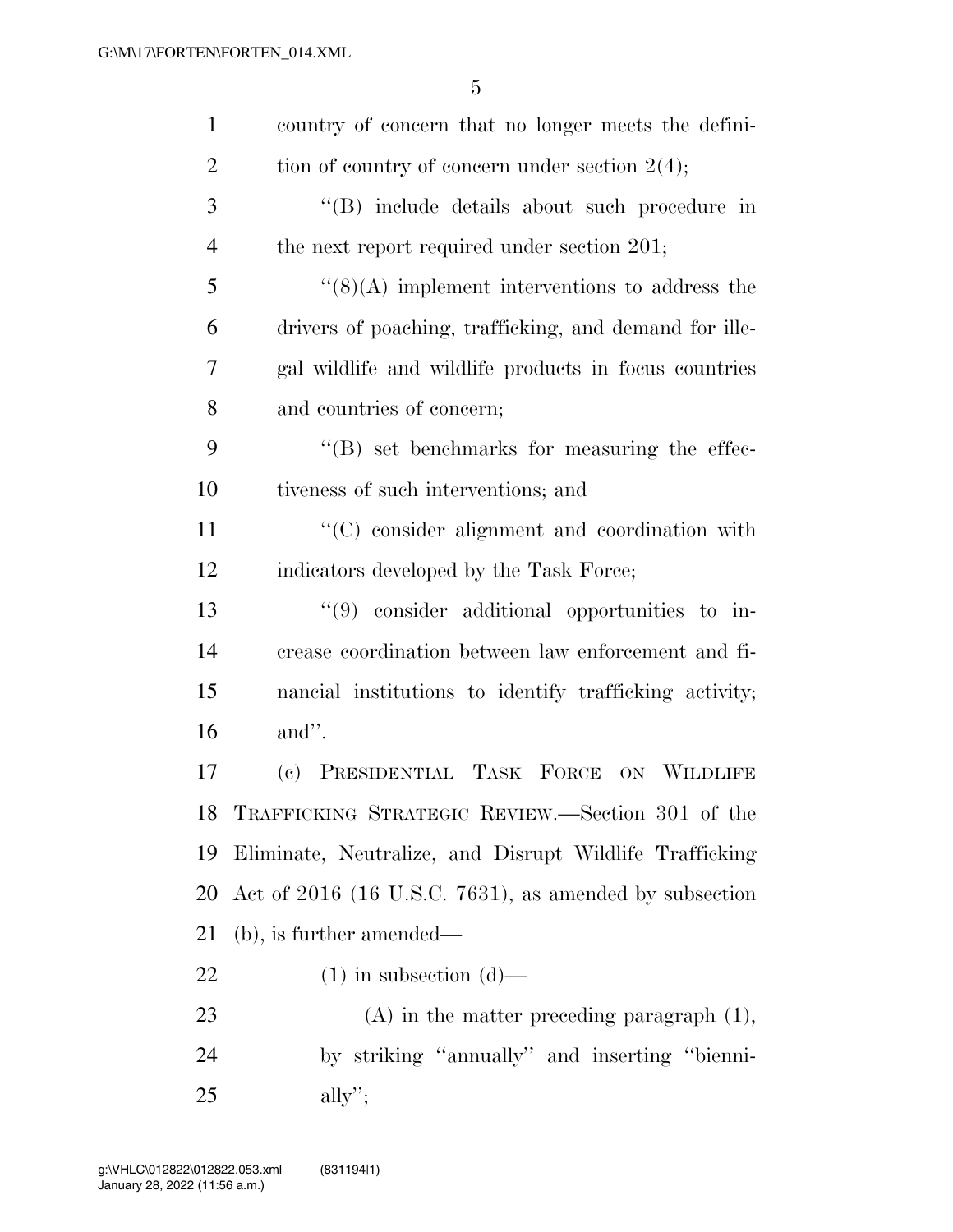| $\mathbf{1}$   | $(B)$ in paragraph $(4)$ , by striking "and" at                     |
|----------------|---------------------------------------------------------------------|
| $\overline{2}$ | the end;                                                            |
| 3              | $(C)$ in paragraph $(5)$ , by striking the pe-                      |
| $\overline{4}$ | riod at the end and inserting "; and"; and                          |
| 5              | (D) by adding at the end the following:                             |
| 6              | $\cdot\cdot\cdot(6)$ an analysis of the indicators developed by     |
| 7              | the Task Force, and recommended by the Govern-                      |
| 8              | ment Accountability Office, to track and measure in-                |
| 9              | puts, outputs, law enforcement outcomes, and the                    |
| 10             | market for wildlife products for each focus country                 |
| 11             | listed in the report, including baseline measures, as               |
| 12             | appropriate, for each indicator in each focus country               |
| 13             | to determine the effectiveness and appropriateness                  |
| 14             | of such indicators to assess progress and whether                   |
| 15             | additional or separate indicators, or adjustments to                |
| 16             | indicators, may be necessary for focus countries.";                 |
| 17             | and                                                                 |
| 18             | $(2)$ by striking subsection $(e)$ .                                |
| 19             | SEC. 17204. FUNDING SAFEGUARDS.                                     |
| 20             | (a) PROCEDURES FOR OBTAINING CREDIBLE INFOR-                        |
| 21             | $MATION.$ Section $620M(d)$ of the Foreign Assistance Act           |
| 22             | of 1961 (22 U.S.C. 2378d(d)) is amended—                            |
| 23             | $(1)$ by redesignating paragraphs $(4)$ , $(5)$ , $(6)$ ,           |
| 24             | and $(7)$ as paragraphs $(5)$ , $(6)$ , $(7)$ , and $(8)$ , respec- |
| 25             | tively; and                                                         |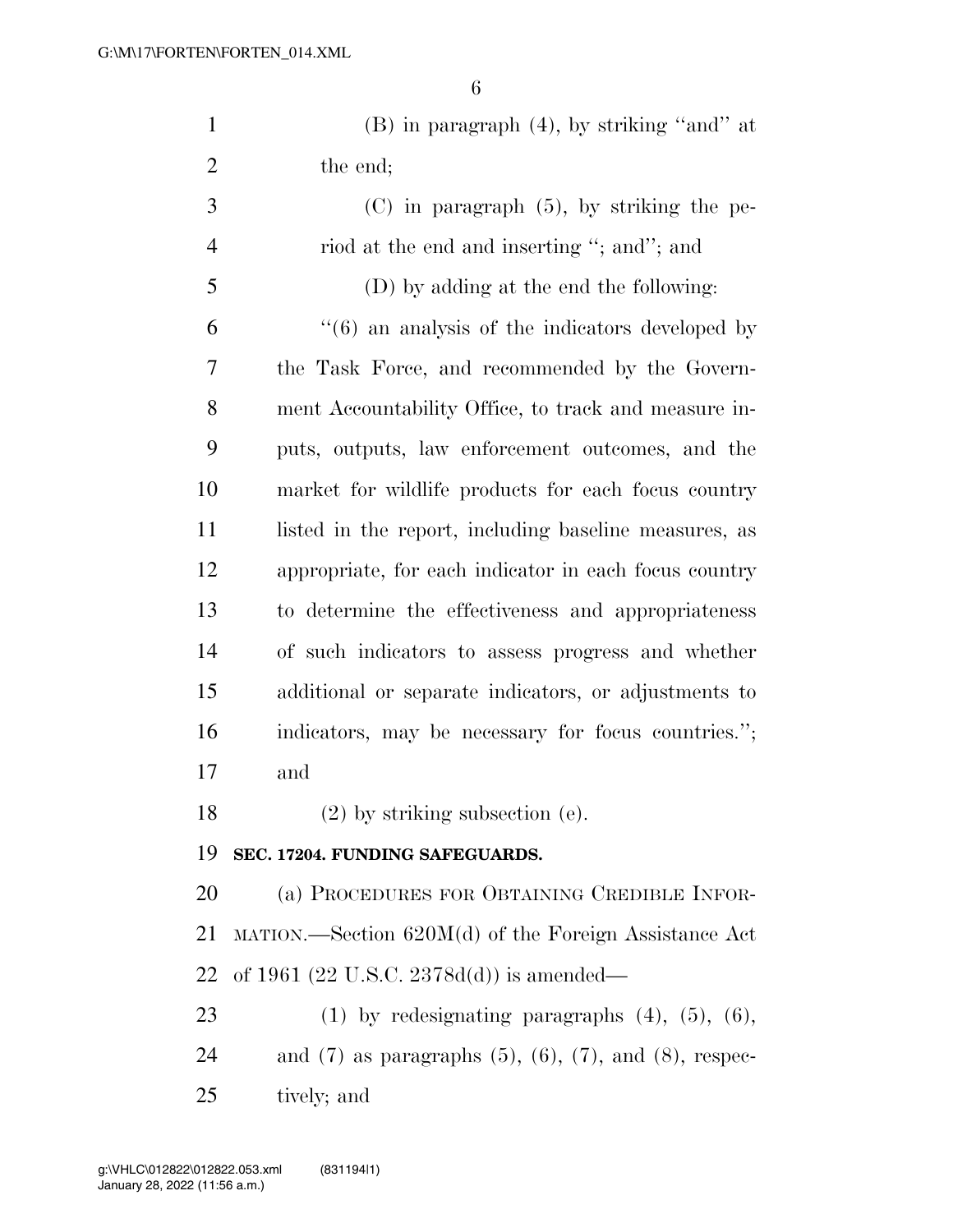(2) by inserting after paragraph (3) the fol-lowing:

3 (4) routinely request and obtain such informa- tion from the United States Agency for Inter- national Development, the United States Fish and Wildlife Service, and other relevant Federal agencies that partner with international nongovernmental conservation groups;''.

 (b) REQUIRED IMPLEMENTATION.—The Secretary of State shall implement the procedures established pursuant to section 620M(d) of the Foreign Assistance Act of 1961, as amended by subsection (a), including vetting individ- uals and units, whenever the United States Agency for International Development, the United States Fish and Wildlife Service, or any other relevant Federal agency that partners with international nongovernmental conservation groups provides assistance to any unit of the security forces of a foreign country.

**SEC. 17205. ISSUANCE OF SUBPOENAS IN WILDLIFE TRAF-**

# **FICKING CIVIL PENALTY ENFORCEMENT AC-**

**TIONS.** 

 (a) ENDANGERED SPECIES ACT OF 1973.—Section 11(e) of the Endangered Species Act of 1973 (16 U.S.C.  $1540(e)$  is amended by adding at the end the following: 25 "(7) ISSUANCE OF SUBPOENAS.—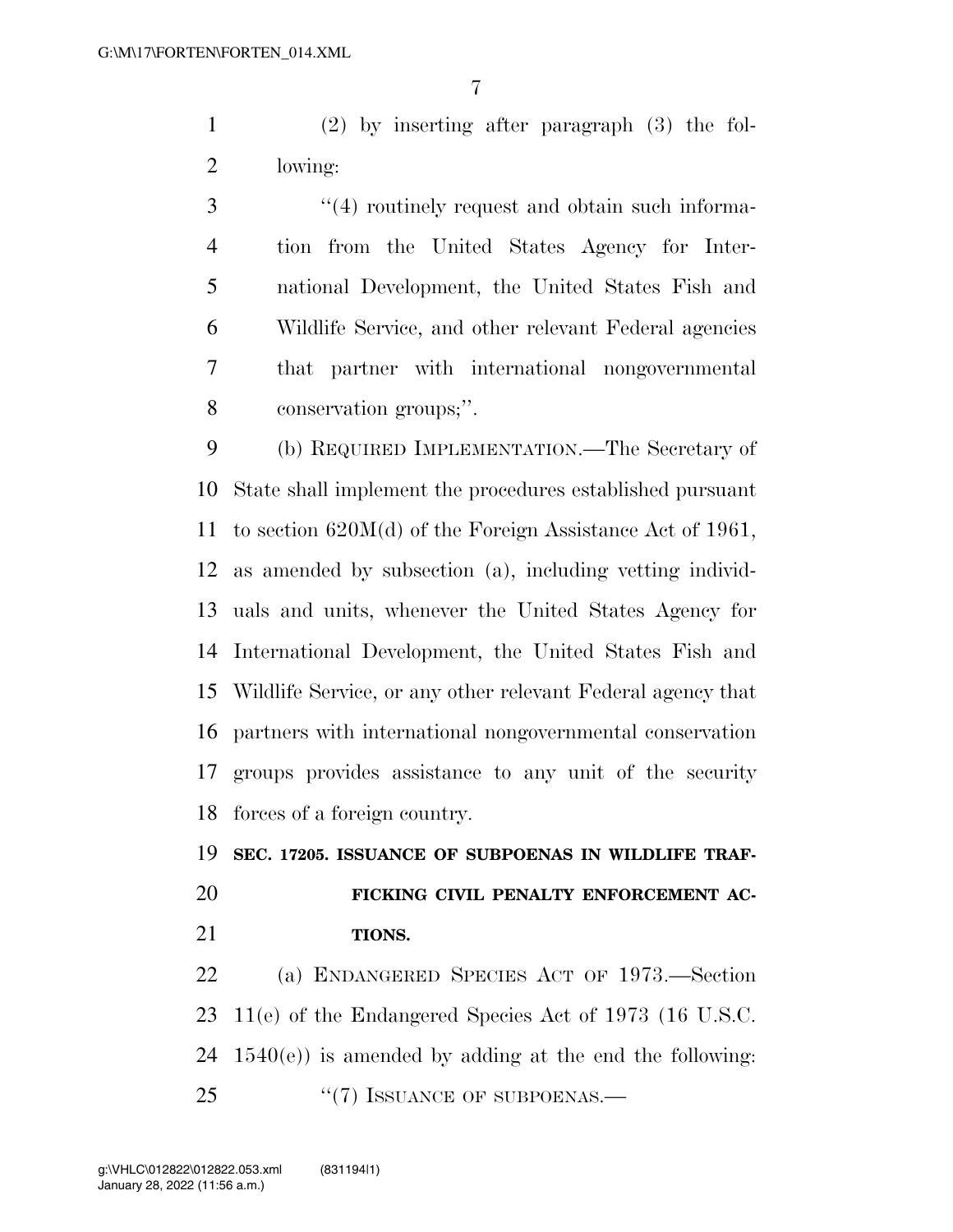1 ''(A) In GENERAL.—For the purposes of any inspection or investigation relating to the import into, or the export from, the United States of any fish or wildlife or plants covered under this Act or relating to the delivery, re- ceipt, carrying, transport, shipment, sale, or offer for sale in interstate or foreign commerce of any such fish or wildlife or plants imported into or exported from the United States, the Secretary, may issue subpoenas for the attend- ance and testimony of witnesses and the pro- duction of any papers, books, or other records relevant to the subject matter under investiga- tion. 15 "(B) FEES AND MILEAGE FOR WIT- NESSES.—A witness summoned under subpara- graph (A) shall be paid the same fees and mile- age that are paid to witnesses in the courts of the United States. 20 "'(C) REFUSAL TO OBEY SUBPOENAS.— 21 ''(i) In GENERAL.—In the case of a contumacy or refusal to obey a subpoena

 served on any person pursuant to this paragraph, the district court of the United States for any judicial district in which the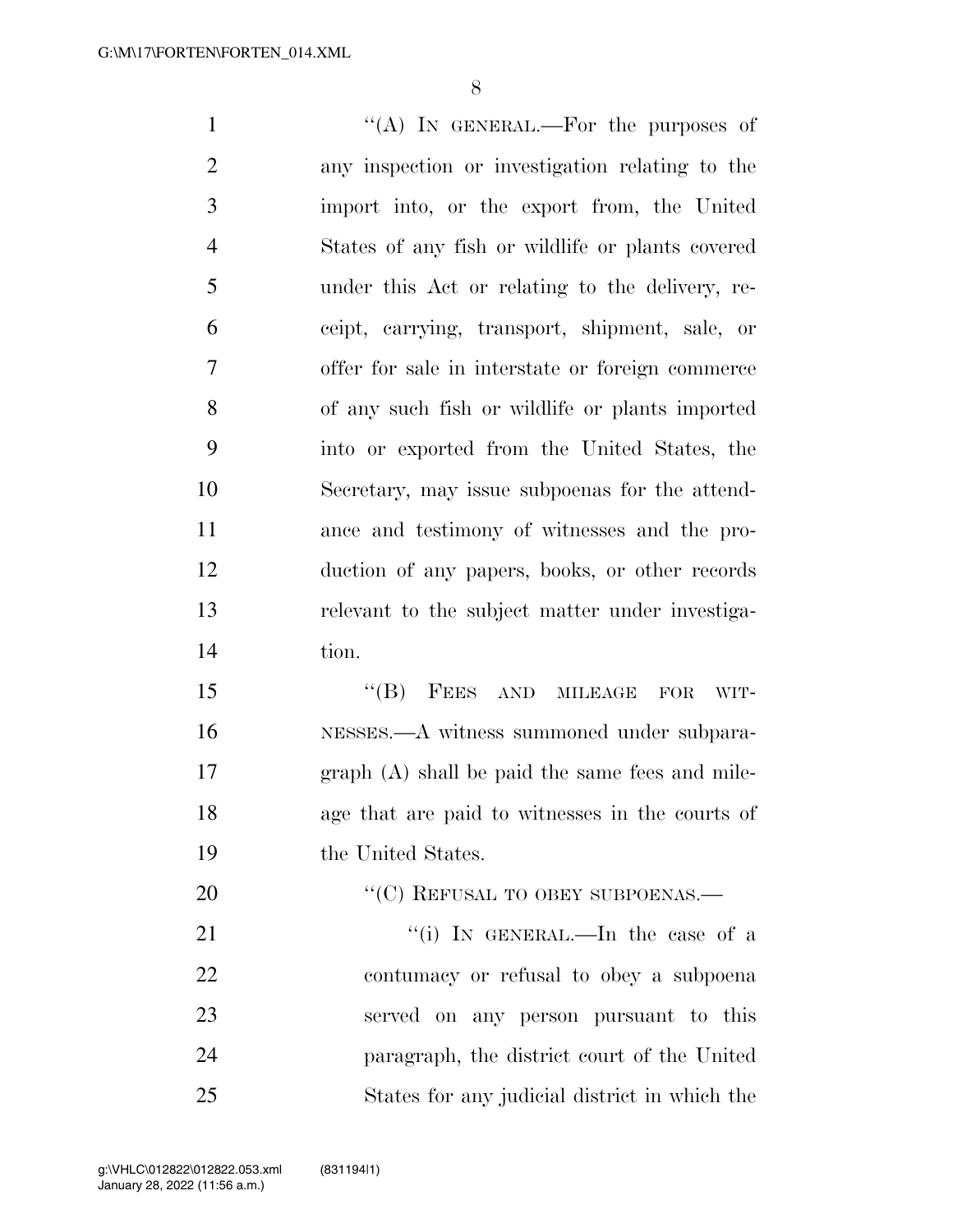| $\mathbf{1}$   | person is found, resides, or transacts busi-           |  |
|----------------|--------------------------------------------------------|--|
| $\overline{2}$ | ness, on application by the United States              |  |
| 3              | and after notice to that person, shall have            |  |
| $\overline{4}$ | jurisdiction to issue an order requiring               |  |
| 5              | that person to appear and give testimony               |  |
| 6              | before the Secretary, to appear<br>and                 |  |
| 7              | produce documents before the Secretary,                |  |
| 8              | or both.                                               |  |
| 9              | "(ii) FAILURE TO OBEY.—Any failure                     |  |
| 10             | to obey an order issued by a court under               |  |
| 11             | clause (i) may be punished by that court               |  |
| 12             | as a contempt of that court.".                         |  |
| 13             | (b) LACEY ACT AMENDMENTS OF 1981.—Section 6            |  |
| 14             | of the Lacey Act Amendments of 1981 (16 U.S.C. 3375)   |  |
| 15             | is amended by adding at the end the following:         |  |
| 16             | "(e) ISSUANCE OF SUBPOENAS.—                           |  |
| 17             | "(1) IN GENERAL.—For the purposes of any in-           |  |
| 18             | spection or investigation relating to the import into, |  |
| 19             | or the export from, the United States of any fish or   |  |
| 20             | wildlife or plants covered under the Lacey Act of      |  |
| 21             | 1900 (16 U.S.C. 3371 et seq.) or relating to the       |  |
| 22             | transport, sale, receipt, acquisition, or purchase in  |  |
| 23             | interstate or foreign commerce of any such fish or     |  |
| 24             | wildlife or plants imported into or exported from the  |  |
| 25             | United States, the Secretary may issue subpoenas       |  |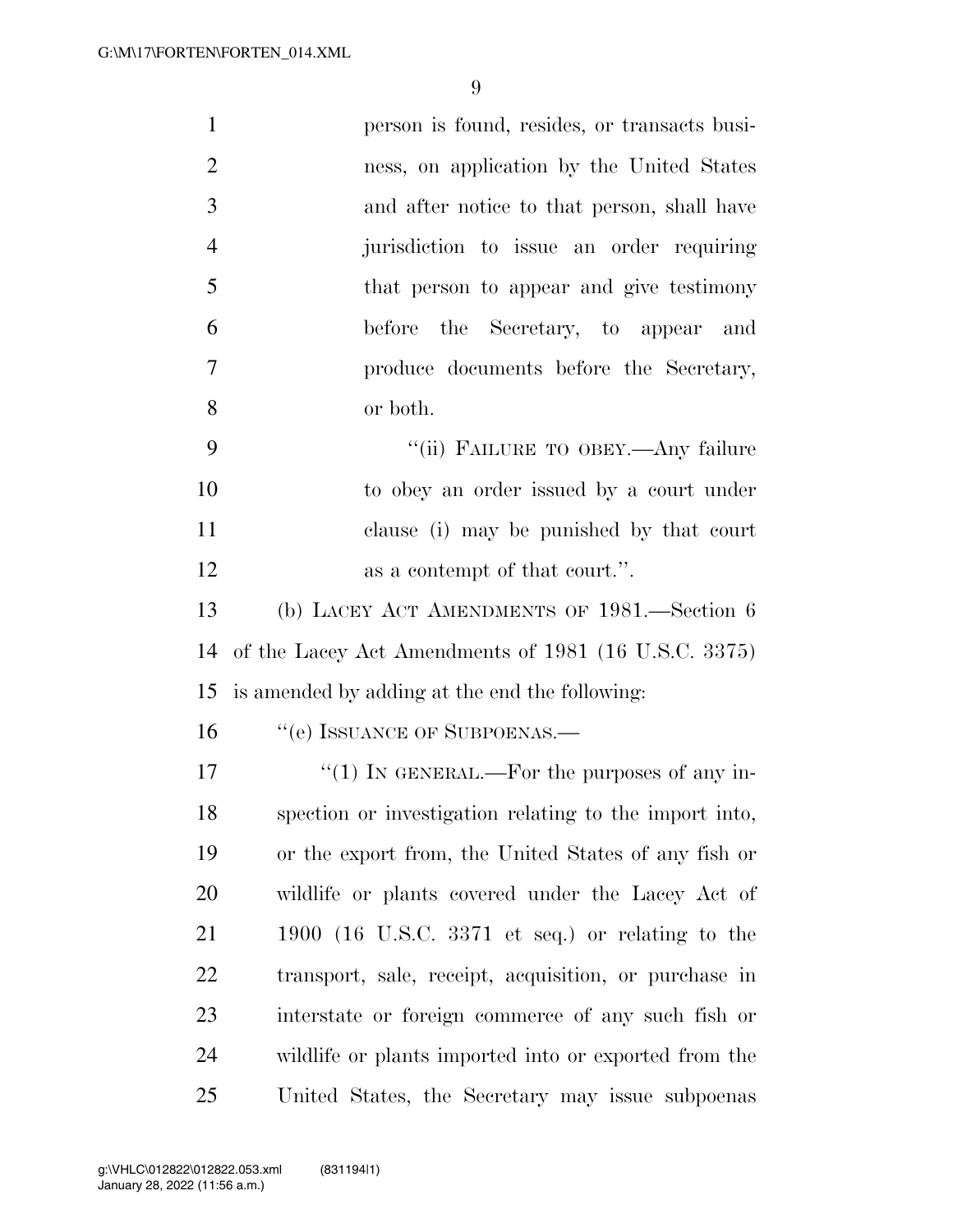for the attendance and testimony of witnesses and the production of any papers, books, or other records relevant to the subject matter under inves- tigation. "(2) FEES AND MILEAGE FOR WITNESSES.—A witness summoned under paragraph (1) shall be paid the same fees and mileage that are paid to wit- nesses in the courts of the United States. 9 "(3) REFUSAL TO OBEY SUBPOENAS.—  $((A)$  In GENERAL.—In the case of a con- tumacy or refusal to obey a subpoena served on any person pursuant to this subsection, the dis- trict court of the United States for any judicial district in which the person is found, resides, or transacts business, on application by the United States and after notice to that person, shall have jurisdiction to issue an order requiring

18 that person to appear and give testimony before the Secretary, to appear and produce docu- ments before the Secretary, or both. 21 "(B) FAILURE TO OBEY.—Any failure to obey an order issued by a court under subpara-

 graph (A) may be punished by that court as a 24 contempt of that court.".

(c) BALD AND GOLDEN EAGLE PROTECTION ACT.—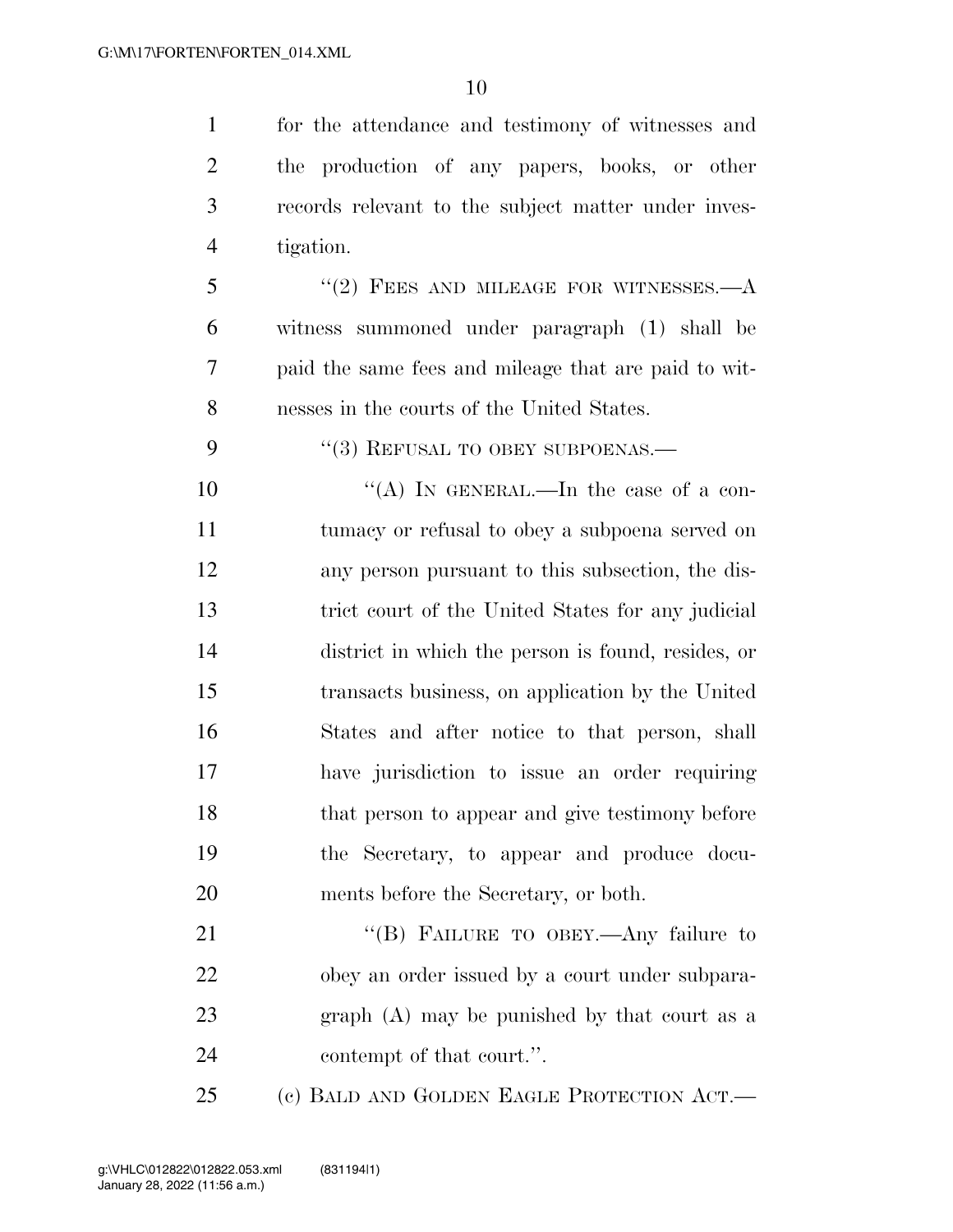| $\mathbf{1}$   | (1) CIVIL PENALTIES.—Subsection (b) of the          |
|----------------|-----------------------------------------------------|
| $\overline{2}$ | first section of the Act of June 8, 1940 (16 U.S.C. |
| 3              | $668(b)$ ) (commonly known as the "Bald and Golden" |
| $\overline{4}$ | Eagle Protection Act"), is amended—                 |
| 5              | $(A)$ by striking " $(b)$ Whoever, within the"      |
| 6              | and inserting the following:                        |
| 7              | "(b) CIVIL PENALTIES.—                              |
| 8              | "(1) IN GENERAL.—Whoever, within the"; and          |
| 9              | (B) by adding at the end the following:             |
| 10             | "(2) HEARINGS; ISSUANCE OF SUBPOENAS.—              |
| 11             | "(A) HEARINGS.—Hearings held during                 |
| 12             | proceedings for the assessment of civil penalties   |
| 13             | under paragraph (1) shall be conducted in ac-       |
| 14             | cordance with section 554 of title 5, United        |
| 15             | States Code.                                        |
| 16             | "(B) ISSUANCE OF SUBPOENAS.—                        |
| 17             | "(i) IN GENERAL.—For purposes of                    |
| 18             | any hearing held during proceedings for             |
| 19             | the assessment of civil penalties under             |
| 20             | paragraph (1), the Secretary may issue              |
| 21             | subpoenas for the attendance and testi-             |
| 22             | mony of witnesses and the production of             |
| 23             | relevant papers, books, and documents,              |
| 24             | and may administer oaths.                           |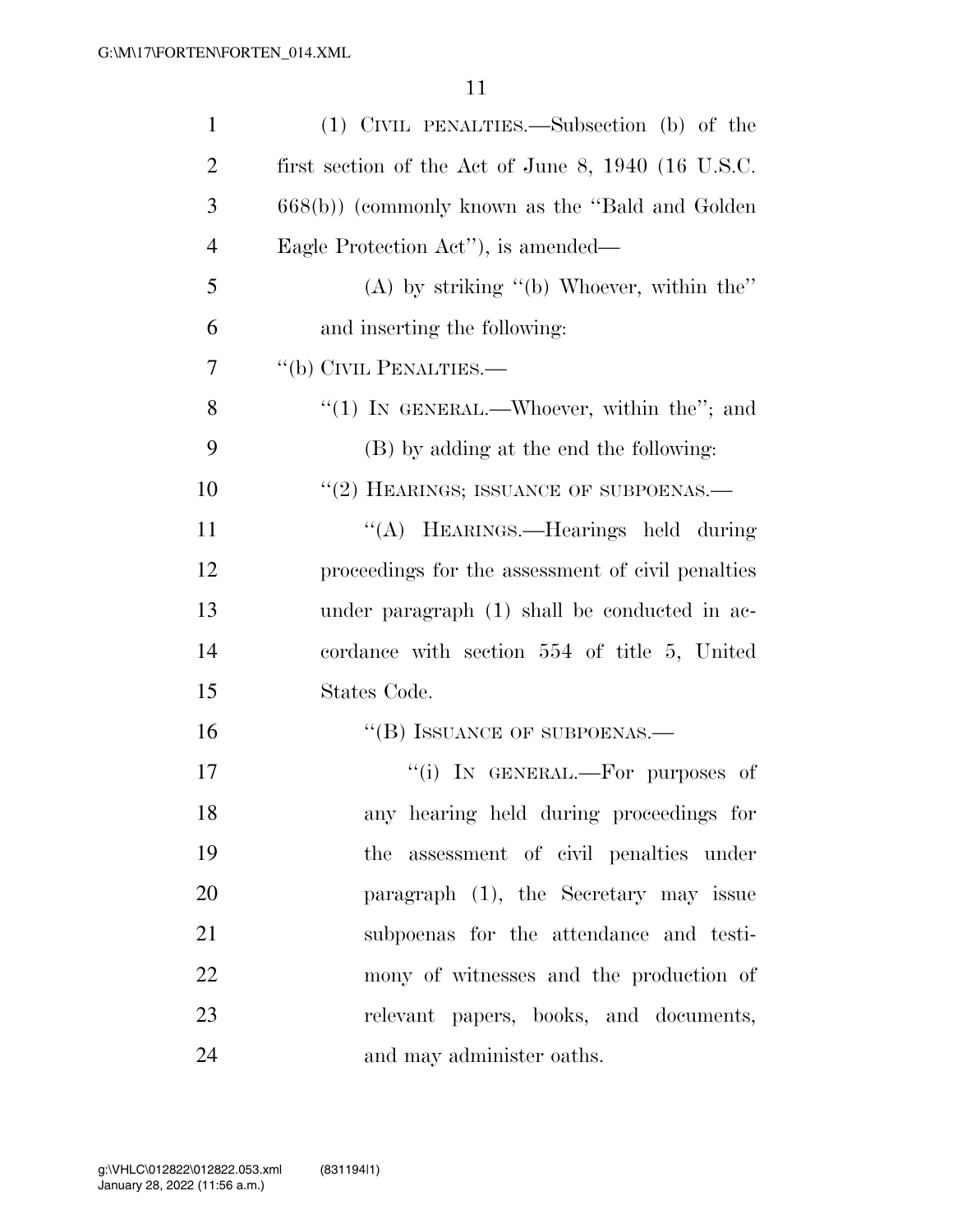| $\mathbf{1}$   | "(ii) FEES AND MILEAGE FOR WIT-           |
|----------------|-------------------------------------------|
| $\overline{2}$ | NESSES.—A witness summoned pursuant       |
| 3              | to clause (i) shall be paid the same fees |
| $\overline{4}$ | and mileage that are paid to witnesses in |
| 5              | the courts of the United States.          |
| 6              | "(iii) REFUSAL TO OBEY<br>SUB-            |
| 7              | POENAS.                                   |
| 8              | "(I) IN GENERAL.—In the case              |
| 9              | of a contumacy or refusal to obey a       |
| 10             | subpoena served on any person pursu-      |
| 11             | ant to this subparagraph, the district    |
| 12             | court of the United States for any ju-    |
| 13             | dicial district in which the person is    |
| 14             | found, resides, or transacts business,    |
| 15             | on application by the United States       |
| 16             | and after notice to that person, shall    |
| 17             | have jurisdiction to issue an order re-   |
| 18             | quiring that person to appear and give    |
| 19             | testimony before the Secretary, to ap-    |
| 20             | pear and produce documents before         |
| 21             | the Secretary, or both.                   |
| 22             | "(II) FAILURE TO OBEY.—Any                |
| 23             | failure to obey an order issued by a      |
| 24             | court under subclause (I) may be pun-     |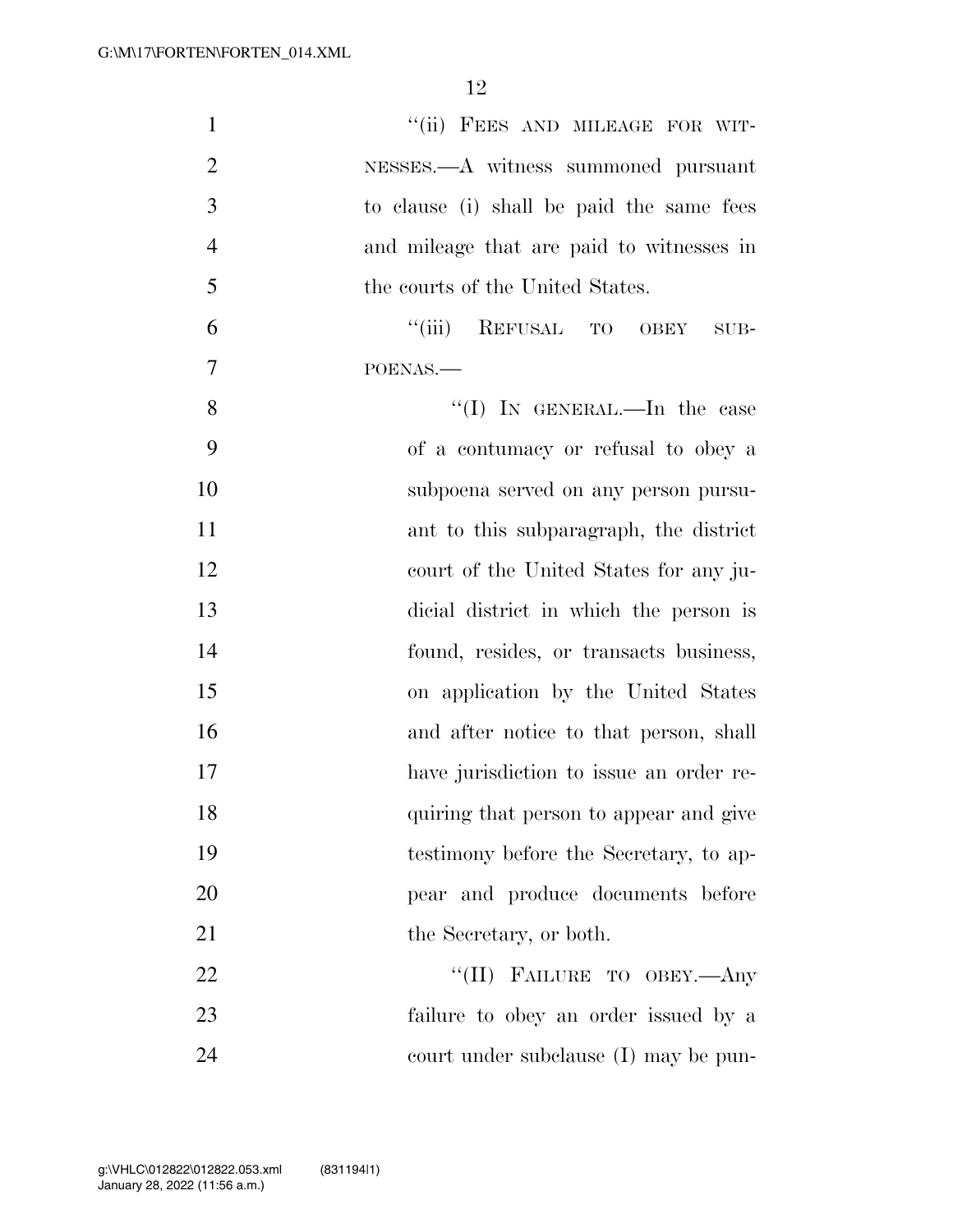| ished by that court as a contempt of |
|--------------------------------------|
| that court.".                        |

 (2) INVESTIGATORY SUBPOENAS.—Section 3 of the Act of June 8, 1940 (16 U.S.C. 668b) (com- monly known as the ''Bald and Golden Eagle Pro- tection Act''), is amended by adding at the end the following:

8 "(d) ISSUANCE OF SUBPOENAS.—

 $\cdot$  (1) In GENERAL.—For the purposes of any in- spection or investigation relating to the import into or the export from the United States of any bald or golden eagles covered under this Act, or any parts, nests, or eggs of any such bald or golden eagles, the Secretary may issue subpoenas for the attendance and testimony of witnesses and the production of any papers, books, or other records relevant to the subject matter under investigation.

18 "(2) FEES AND MILEAGE FOR WITNESSES.—A witness summoned under paragraph (1) shall be paid the same fees and mileage that are paid to wit-nesses in the courts of the United States.

22 "(3) REFUSAL TO OBEY SUBPOENAS.—

23 "(A) IN GENERAL.—In the case of a con- tumacy or refusal to obey a subpoena served on any person pursuant to this subsection, the dis-